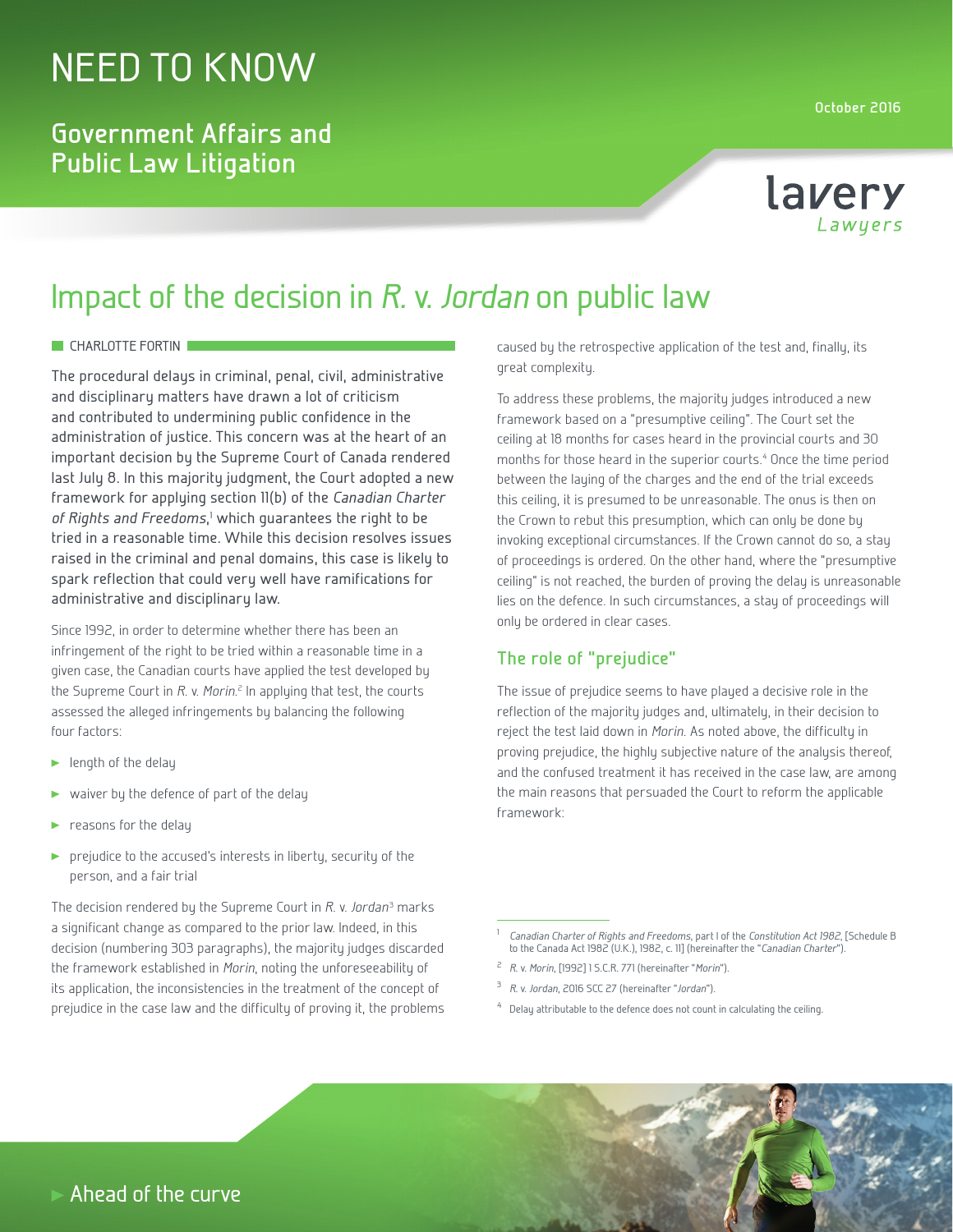[33] Second, as the parties and interveners point out, the treatment of prejudice has become one of the most fraught areas in the s. 11(b) jurisprudence: it is confusing, hard to prove, and highly subjective. As to the confusion prejudice has caused, courts have struggled to distinguish between "actual" and "inferred" prejudice. And attempts to draw this distinction have led to apparent inconsistencies, such as that prejudice might be inferred even when the evidence shows that the accused suffered no actual prejudice. Further, actual prejudice can be quite difficult to establish, particularly prejudice to security of the person or fair trial interests. Courts have also found that "it may not always be easy" to distinguish between prejudice stemming from the delay versus the charge itself (*R*. v. *Pidskalny*, 2013 SKCA 74 (CanLII), 299 C.C.C. (3d) 396, at para. 43). And even if sufficient evidence is adduced, the interpretation of that evidence is a highly subjective enterprise.

[34] Despite this confusion, prejudice has, as this case demonstrates, become an important if not determinative factor. Long delays are considered "reasonable" if the accused is unable to demonstrate significant actual prejudice to his or her protected interests. This is a problem because the accused's and the public's interests in a trial within a reasonable time does not necessarily turn on how much suffering an accused has endured. Delayed trials may also cause prejudice to the administration of justice.<sup>5</sup>

In light of the above, the majority judges excluded prejudice from the factors that are explicitly considered as part of the new approach they propose. However, prejudice still plays a role, as it was considered by the Court in determining the parameters of the presumptive ceiling:

> [109] Second, the new framework resolves the difficulties surrounding the concept of prejudice. Instead of being an express analytical factor, the concept of prejudice underpins the entire framework. Prejudice is accounted for in the creation of the ceiling. It also has a strong relationship with defence initiative, in that we can expect accused persons who are truly prejudiced to be proactive in moving the matter along.

[110] Prejudice has been one of the most fraught areas of s. 11(b) jurisprudence for over two decades. Understanding prejudice as informing the setting of the ceiling, rather than treating prejudice as an express analytical factor, also better recognizes that, as we have said, prolonged delays cause prejudice to not just specific accused persons, but also victims, witnesses, and the system of justice as a whole.<sup>6</sup>

Once the presumptive ceiling is reached, it will not be possible under any circumstances to argue absence of prejudice in order to justify the delay. Indeed, the Supreme Court has instituted a form of irrebuttable presumption of prejudice once the ceiling is breached:

[54] Third, although prejudice will no longer play an explicit role in the s. 11(b) analysis, it informs the setting of the presumptive ceiling. Once the ceiling is breached, we presume that accused persons will have suffered prejudice to their *Charter*-protected liberty, security of the person, and fair trial interests. As this Court wrote in *Morin*, "prejudice to the accused can be inferred from prolonged delay" (p. 801; see also *Godin*, at para. 37). This is not, we stress, a rebuttable presumption: once the ceiling is breached, an absence of actual prejudice cannot convert an unreasonable delay into a reasonable one.<sup>7</sup>

Beyond the presumptive ceiling, absence of prejudice will therefore no longer have any effect in determining whether or not a delay is reasonable.

### **Impacts on administrative and disciplinary law**

Firstly, it bears repeating that section 11(b) of the Canadian Charter applies to "any person charged with an offence", and therefore only in criminal matters. In the administrative law context, unreasonable delays can still be sanctioned either under section 7 of the same Charter or simply by applying the principles of administrative law, as noted by the Supreme Court in the *Blencoe* case.<sup>8</sup> These principles also apply to disciplinary matters, as appears from the decision rendered by the Court of Appeal in *Huot* v. *Pigeon*. 9

- <sup>8</sup> *Blencoe* v. *British Columbia (Human Rights Commission)*, 2000 SCC 44.
- <sup>9</sup> *Huot* c. *Pigeon*, 2006 QCCA 164.

<sup>5</sup> *Supra*, note 3.

<sup>6</sup> *Supra*, note 3.

<sup>7</sup> *Ibid*.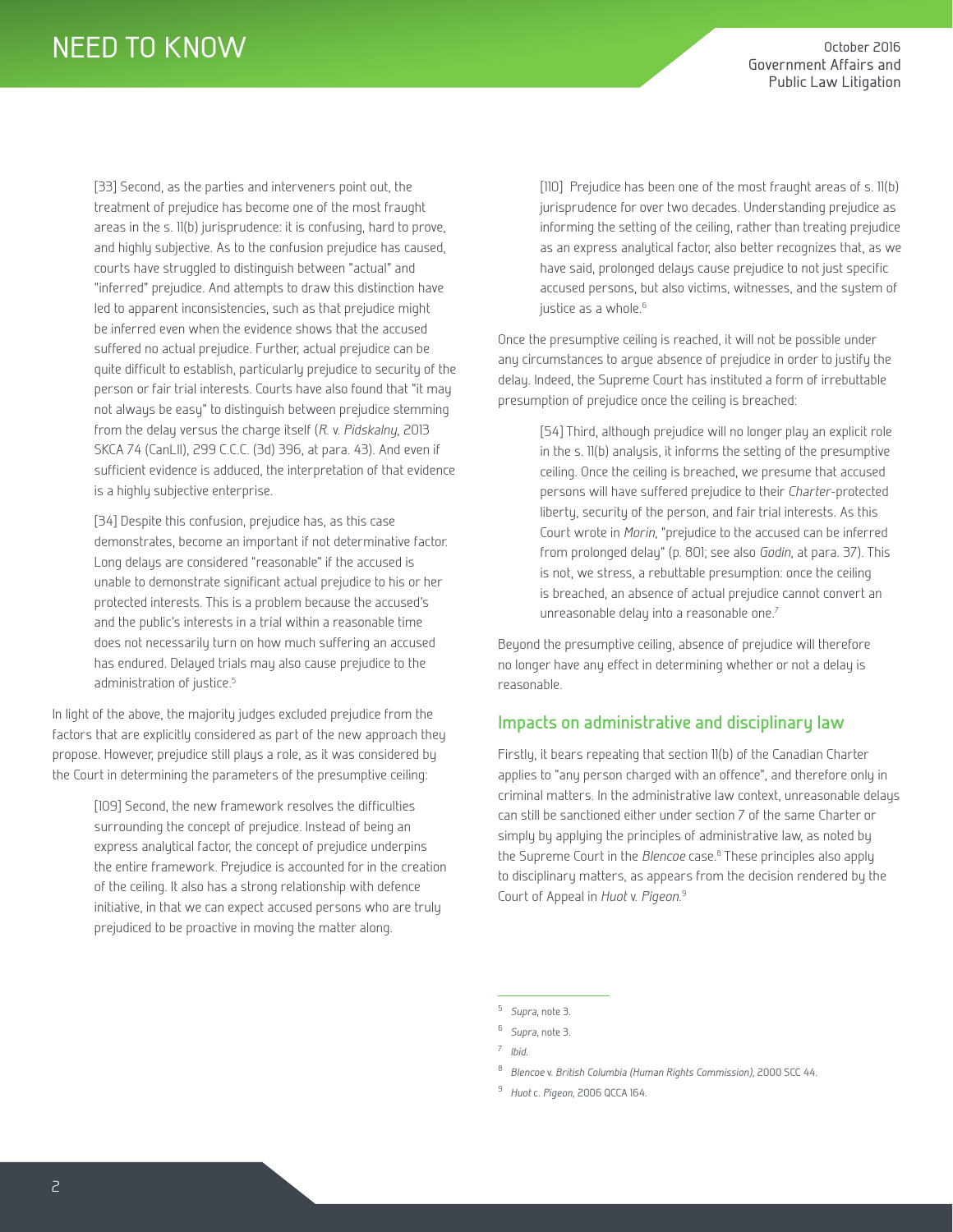## NEED TO KNOW

However, whether the delay is considered under section 7 of the Canadian Charter or under the principles of administrative law, prejudice will play an important role in assessing whether such delay can give rise to a stay of proceedings. Indeed, for there to be an infringement of the right to security protected by section 7 of the Canadian Charter, it must be shown that there has been interference with a person's bodily or psychological integrity. When the interference is psychological in nature, it must also be serious:

> First, the psychological harm must be state imposed, meaning that the harm must result from the actions of the state. Second, the psychological prejudice must be serious. Not all forms of psychological prejudice caused by government will lead to automatic s. 7 violations.<sup>10</sup>

The same is true of the principles of administrative law:

In my view, there are appropriate remedies available in the administrative law context to deal with state-caused delay in human rights proceedings. However, delay, without more, will not warrant a stay of proceedings as an abuse of process at common law. Staying proceedings for the mere passage of time would be tantamount to imposing a judicially created limitation period (see: *R.* v. *L. (W.K.)*, 1991 CanLII 54 (SCC), [1991] 1 S.C.R. 1091, at p. 1100; *Akthar* v. *Canada (Minister of Employment and Immigration)*, [1991] 3 F.C. 32 (C.A.). In the administrative law context, there must be proof of significant prejudice which results from an unacceptable delay.<sup>11</sup>

These principles continue to apply, of course, notwithstanding the Supreme Court's decision in *Jordan*. However, in light of this case, it is reasonable to expect a similar reform of administrative and disciplinary law will be in the works in the not too distant future. Indeed, the difficulty of proving prejudice where caused by long delays and the confusion in the case law over the treatment of prejudice, are also issues faced in administrative and disciplinary, and not just criminal matters. Furthermore, extended delays cause prejudice to all the parties, the witnesses and the system of justice, whether it be administrative or judicial. Finally, administrative tribunals and disciplinary bodies also have the same implicit duty as the courts, in our view, to preserve the confidence of the public in the administration of justice as a whole.

**CHARLOTTE FORTIN** 418 688-5000 cfortin@lavery.ca

<sup>10</sup> *Supra*, note 8, para. 57.

<sup>11</sup> *Ibid*, para. 101.